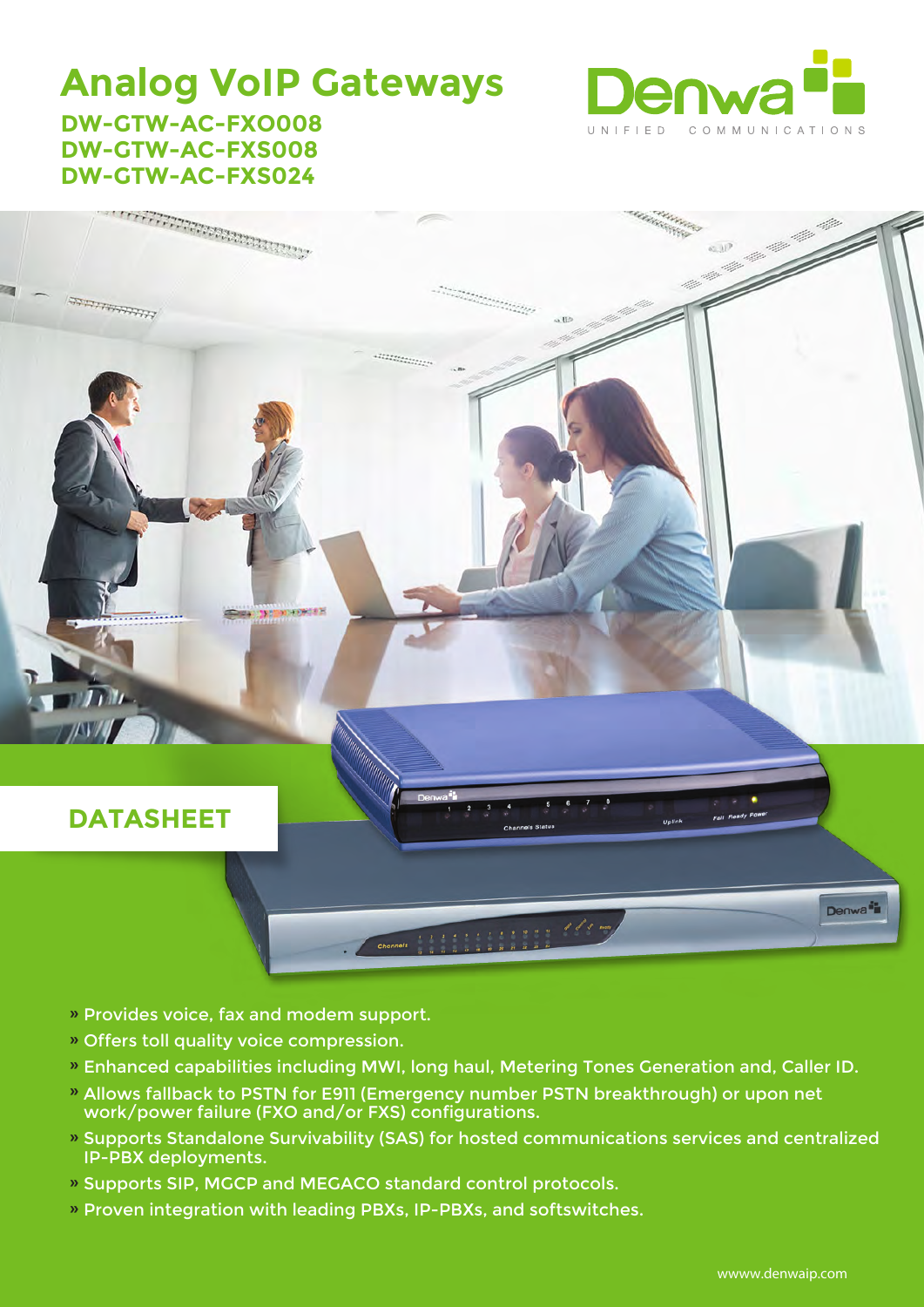## **Analog VoIP Gateways**



The DW-GTW-AC Series Analog VoIP Gateways are cost-effective, best-of-breed technology products. These stand-alone analog VoIP Gateways provide superior voice technology for connecting legacy telephones, fax machines and PBX systems with IP-based telephony networks, as well as for integration with IP PBX systems. They are designed and tested to be fully interoperable with leading softswitches, SIP servers and gatekeepers.

**DW-GTW-AC** are well suited for commercial VoIP deployment because of their mature and field-proven voice and fax technology. Their rich feature set allows integration with a wide range of carrier and enterprise network applications. **DW-GTW-AC** gateways are used by carriers and service providers in access networks for connecting Multi-Tenant Units (MTU), IP Centrex subscribers, payphones and rural users over various wireless and satellite links. Enterprises use **DW-GTW-AC** gateways to connect their legacy PBX systems over an IP infrastructure. In addition, in hosted communications and centralized IP-PBX applications, the **DW-GTW-AC** increases the remote location availability and provides Standalone Survivability (SAS) when there is no IP connection between branch locations and the central SIP servers, SIP Proxy or central IP-PBX.

#### **Deliver Feature-rich Solutions**

**DW-GTW-AC** are third generation products that have been designed to meet real market needs. In addition to superior voice technology, the products provide advanced telephony features such as long-haul, metering tones generation, country dependent MWI and Caller ID for true integration with the existing telephony infrastructure. A variety of management and provisioning tools, such as Denwa EMS, embedded web server, Telnet and SNMP enable fast deployment and management of large and complex networks.

**Provide Interoperability**<br>**PDW-GTW-AC** are part of Denwa's complete family of stand-alone VoIP Gateways for OEM system integration. Throughout the years, Denwa has invested significant effort in complying with the leading and evolving VoIP standards. Support of multiple VoIP control protocols has been tested with leading Softswitch vendors. As a provider for OEMs, System Integrators and Network Equipment Providers, Denwa offers short time-to-market with field-proven products.

### DW-GTW-AC Series Features

- » Scales 8 to 24 analog ports.
- » Supports PSTN/PBX analog telephone sets or analog
- trunk lines (FXS/FXO).
- » Selectable, multiple LBR coders per channel.
- » T.38 compliant.
- » Rich subscriber Feature Set including; 3-Way conference with local mixing, call pickup, hunt groups, call forwarding, call hold, call transfer.
- » Echo cancelation, Jitter Buffer, VAD and CNG.
- » Complies with SIP, MGCP and MEGACO control protocols.
- » Complies with SIP, MGCP and MEGACO control protocols.
- » Enhanced capabilities which include MWI, long-haul, metering tones, STUN, Security features andCaller ID.
- » Standalone Survivability (SAS) for SIP based hosted communications and centralized IP-PBX applications.
- » Web Management for easy configuration and installation.
- » D-EMS for comprehensive management operations (FCAPS).
- » Voice quality monitoring support via Denwa Session Experience Manager (D-SEM).
- » Automatic, secured provisioning. Useful for large-scale deployments.
- » Internal Access List firewall for network traffic filtering.